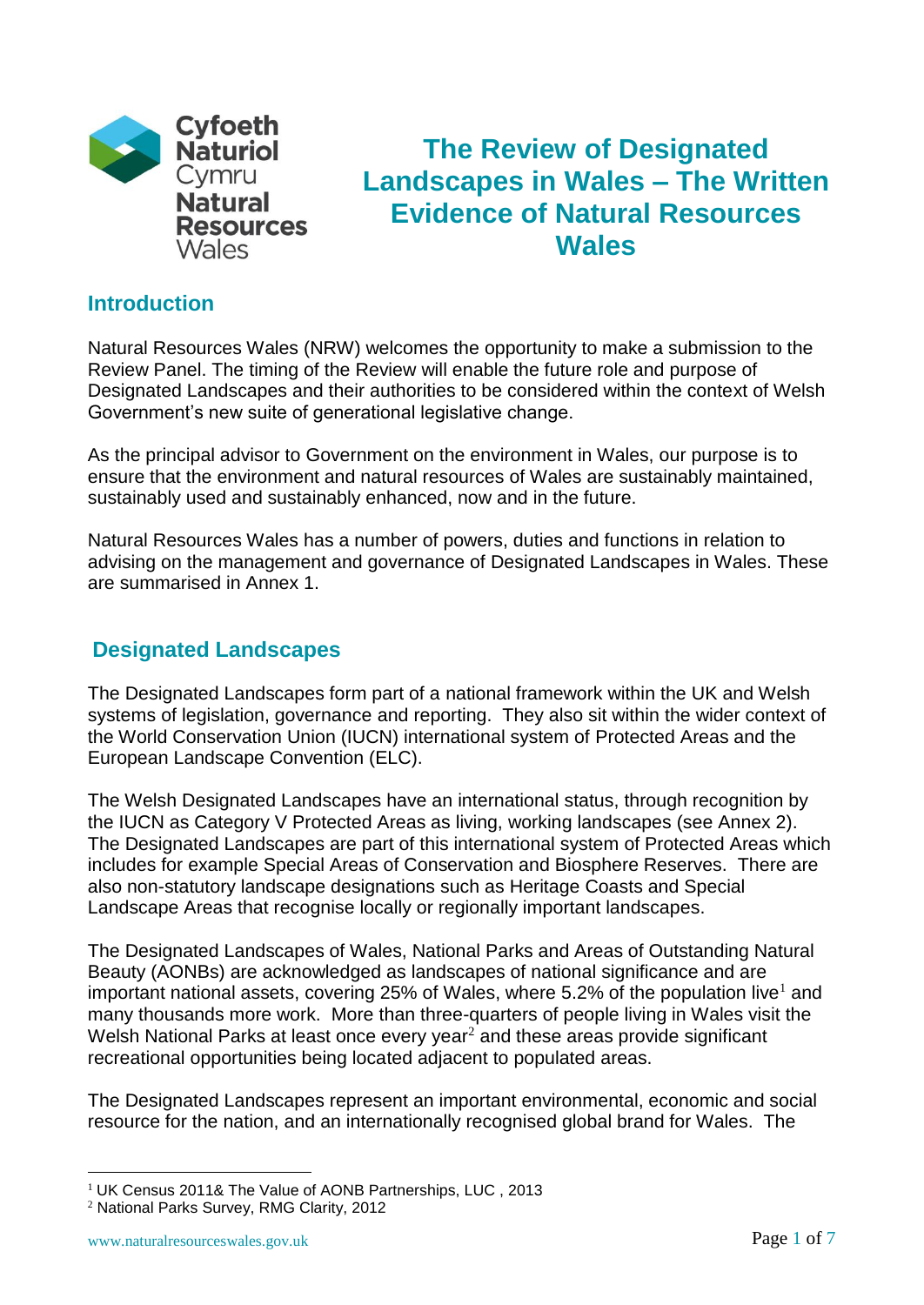Welsh National Parks alone are visited by some 12 million people, generating over one billion pounds for the Welsh economy each year<sup>3</sup>.

The existing system of designated landscapes was designed and organised to meet the contemporary challenges of the post World War II period in response to public demand for greater opportunities to access and enjoy the countryside. For the past sixty-five years the current Designated Landscape system has evolved over time and served us well. However NRW supports the need to take stock of, and review, the Designated Landscape system to ensure that it is fit for purpose:

- to help address current and future environmental, economic and social challenges and;
- deliver agreed outcomes within the emerging legislative and policy framework in Wales.

The desired outcomes to current and future challenges are expressed as goals through the Well-being of Future Generations Bill as:

- A prosperous Wales
- A resilient Wales
- A healthier Wales
- A more equal Wales
- A Wales of cohesive communities
- A Wales of vibrant culture and thriving Welsh language.

The current Review needs to consider how best to design and organise a Designated Landscape system to provide a stronger framework to meet these goals within a very different set of current and future challenges relating to, for example:

- Climate Change
- Halting biodiversity loss
- Energy security, efficiency and affordability
- Resource Efficiency
- An ageing population
- Public sector reform and reduction in public expenditure

The consequences of not responding to these urgent challenges are likely to be detrimental to the economic, social and environmental well-being of current and future generations of people in Wales.

The outcome from this Review will need to ensure that Designated Landscapes and their authorities are in a position to address and meet these challenges within the context of the generational changes set out in the Well-being of Future Generations, Planning (Wales) and Environment Bills, and the Wales National Marine Plan. The Environment Bill, for example, provides a new legislative framework for integrated natural resource management. There is a clear opportunity for the Designated Landscapes and their authorities to evolve so that they can continue to develop as exemplars of sustainable land and water management, working with land managers to tackle these challenges, including halting biodiversity loss. The Well-being of Future Generations Bill allocates National Park and Local Authorities with identified roles on the Public Service Boards for the

1

<sup>3</sup> Valuing Wales' National Parks, WLGA, Natural Resources Wales & National Parks Wales, ARUP, 2013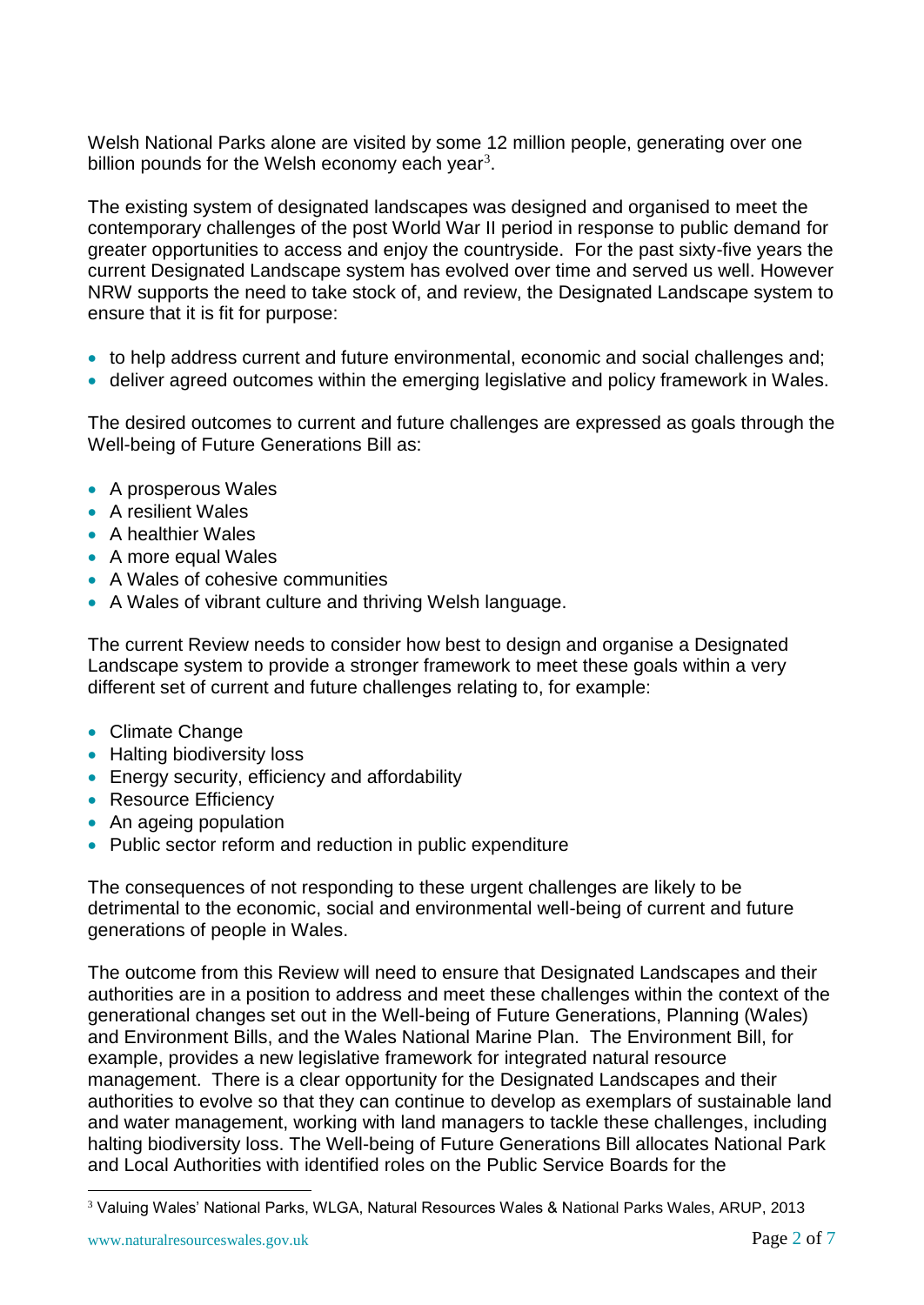improvement of well-being providing scope to integrate their functions with solutions to economic, social as well as environmental well being.

## **Are designated landscapes equipped to meet the current and future needs of Wales?**

Natural Resources Wales believes that Designated Landscapes and their authorities should continue to have a strategic role to help meet the current and future needs of Wales. The Review provides an opportunity to discuss what their role and contribution should be and how they should be organised to discharge this role.

We propose that the Designated Landscapes authorities, together with National Resources Wales, can help provide leadership nationally and locally to demonstrate how a systemic approach to transforming how we design and deliver services can improve economic, social and environmental resilience, and resulting benefits across 25% of the land area of Wales.

Critical to achieving this will be the National Park and Local Authorities identified roles on the Public Service Boards for the improvement of well-being; and the role we expect Designated Landscapes authorities, working with partners, to play in delivering the expected provisions of the Environment Bill with respect to integrated natural resource management. NRW has already provided draft guidance on embedding the ecosystem approach into the Designated Landscapes management plans.

Within Designated Landscapes there are already good examples of innovation and the Designated Landscapes authorities can provide leadership on the behavioural change needed at a national and local level. Clearly part of this role must be the better sharing of learning and best practice both within and wider than the Designated Landscape system.

The links between what Welsh Government expects from Designated Landscape authorities and the implementation of the well-being agenda are clearly articulated in the Well-being of Future Generations Bill and in the (draft) Policy Statement Taking the Long View. NRW reiterates our proposal that the proposed Environment Bill provides an excellent opportunity for Designated Landscapes authorities, given their management planning, engagement and governance processes, to lead and co-ordinate on the delivery of natural resource management in their areas.

The s62 Environment Act 1995 / s85 2000 CROW Act duties to have regard to the purposes of Designated Landscapes, also provide an opportunity for the Designated Landscapes authorities to engage with sectors such as the utilities / statutory undertakers and other public bodies. This presents Designated Landscape authorities with a unique opportunity to provide leadership and work in collaboration with these sectors in taking forward natural resource management. Natural Resources Wales therefore recommends that a national reporting process be introduced to the s85/62 duty and that this is integrated with the annual report of the Future Generations Commissioner.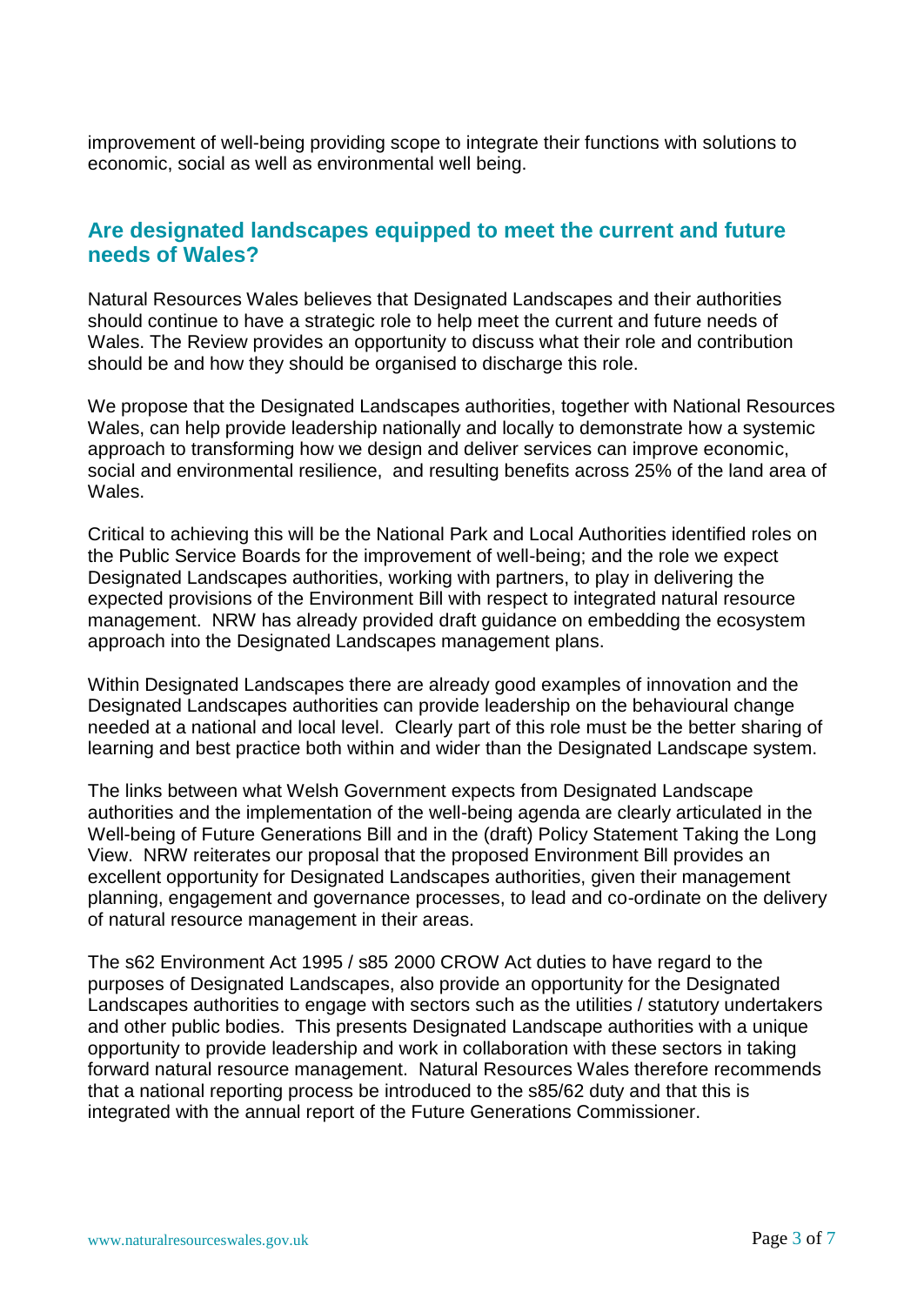#### Purpose

In order to achieve these aspirations NRW suggests that consideration should be given to amending the purposes of Designated Landscapes and their authorities, to reflect the modern agenda so that the sustainable use of the environment and natural resources has a central role for the Designated Landscapes authorities in Wales in delivering their functions, duties and powers. Subject to legal advice, consideration should be given to modernising the purposes of Designated Landscapes and their authorities along the lines of:

The aims in relation to an area are:

(a) to conserve and enhance the natural beauty and cultural heritage of the area;

(b) to promote the sustainable use of the natural resources of the area;

(c) to promote understanding and enjoyment (including enjoyment in the form of recreation) of the special qualities of the area by the public;

(d) to promote sustainable economic and social development of the area's communities.

The term natural beauty is widely used across legislation. It forms the legal basis for the National Park and AONB designations in Wales. Prior to NRW, the legacy body Countryside Council for Wales had undertaken work resulting in a published statement on natural beauty. Due to the complexities around technical and legal nature of the term natural beauty, NRW would welcome an opportunity for further discussion in the Evidence Sessions, on the merits and challenges of retaining this legal term.

# **Should there be a single designation of protected landscapes in Wales?**

There is an urgent need to implement rapid change to address the issues facing Wales and we suggest that the Designated Landscapes and their Authorities should be supported as early adopters and champions for this new approach to both natural resource management and public service delivery via Public Service Boards. Using their experimental powers and working with land managers in their areas, and through demonstrating innovation and sharing best practice, the Designated Landscapes Authorities are well placed to deliver leadership on the behaviour change necessary to support the systemic change required.

NRW recommends that only when this delivery mechanism has been tested and rejected, would it then be appropriate to consider whether a single type of designation is necessary to achieve the goals outlined in the Well-being of Future Generations and the Environment Bills. NRW believes that revising the purposes of the Designated Landscape authorities and better use of existing powers, tools and mechanisms, will be a more effective solution, than a single type of designation, the practical implications of which could draw significant time and substantial resources away from addressing the economic, social and environmental challenges identified above.

NRW will use our statutory role to provide a framework for closer collaboration between the Designated Landscape authorities and other partners, making use of existing powers,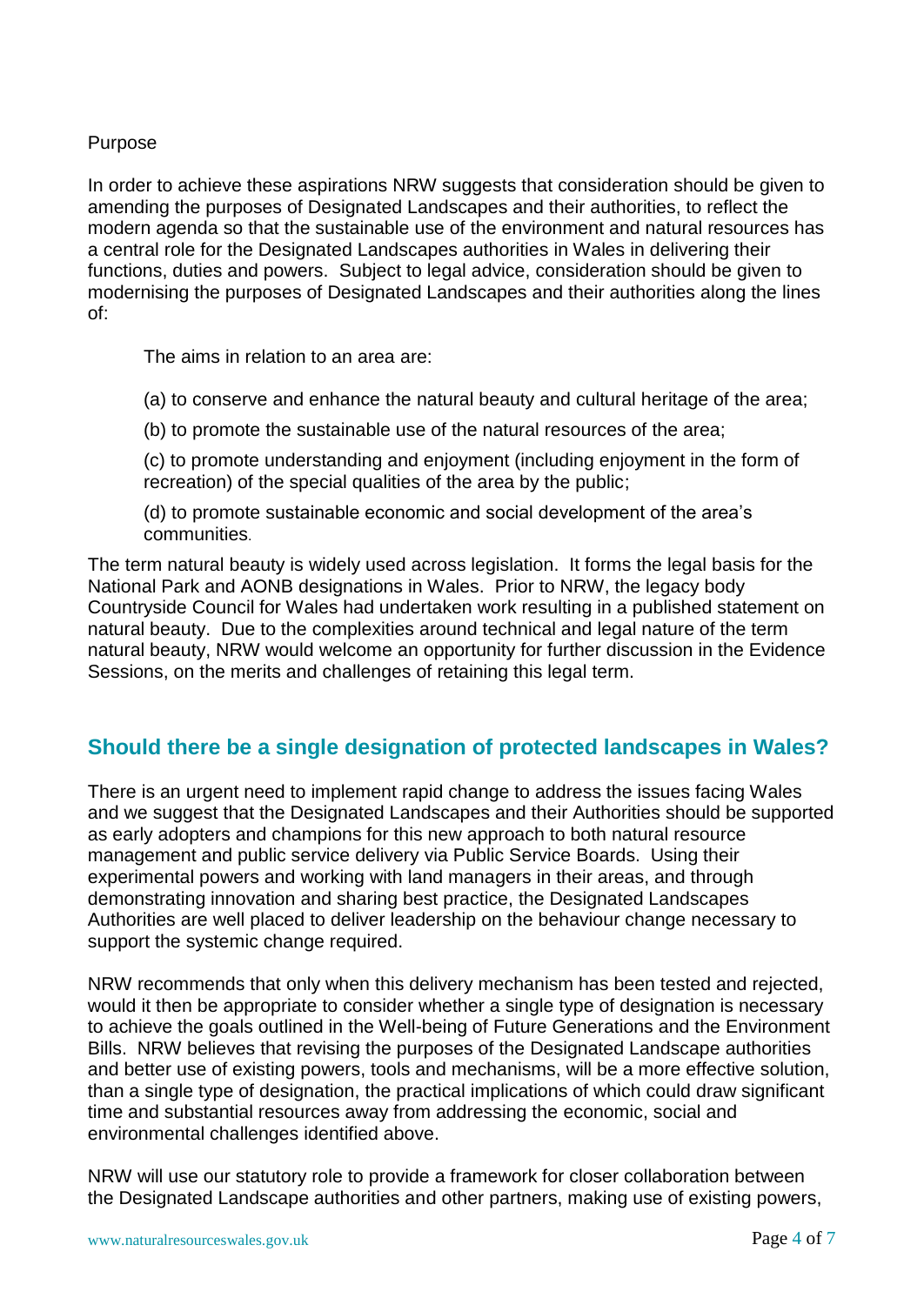including s62/s85, to reduce any unnecessary duplication. Part of this work would be to bring together learning and best practice from the NRW natural resource management pilots and the shared experience of the Designated Landscapes authorities and look at how this can be disseminated beyond their boundaries. This would chime well with the roles identified for National Park and Local Authorities as part of Public Service Boards and the implementation of national policy at a local scale.

Welsh Government's performance monitoring confirms that the National Park Authorities are performing on an equal or above average basis than other Local Planning Authorities across Wales. This presents a unique opportunity for National Park Authorities to test and demonstrate how the planning system can integrate and support the delivery of natural resource management. This would fit well with their role as early adopters and our aspirations to see the Designated Landscape authorities develop action on early intervention and prevention roles. This approach would then need to be reviewed to assess progress on delivering natural resource management through a variety of mechanisms, including the planning system.

Given the opportunities provided by refreshing the scope of these existing mechanisms, any discussion relating to existing or new types of designation can only be considered when there is experience of implementing natural resource management nationally and locally, and then examining the evidence to identify any change that may be needed. It would then be appropriate to consider as part of any wider review encompassing all types of designations, to ensure they remain fit for purpose.

The Bills set out in the Government's legislative programme will need to be framed so as to provide scope and opportunity to support whatever approach is deemed to best deliver across a range of environmental, social and economic challenges now, and in the future. These challenges are likely to be huge and we should learn from other countries and be open to consider whether substantive and significant change is required.

# **Conclusion**

In conclusion NRW believes this Review to be timely to consider the future contribution of Wales' nationally important landscapes to:

- demonstrate how the Designated Landscape and their authorities, covering 25% of the land area of Wales and working with others can support systemic change needed to meet current and future challenges;
- work with NRW to provide leadership in testing and delivering natural resource management, and through Public Service Boards, support delivery of the well-being agenda;
- consider the scope of the role and delivery mechanisms, including the Designated Landscape purposes that will be required to enable the delivery of natural resources management.

In order to address the challenges identified, there is a need to provide leadership on behaviour change and developing and implementing natural resource management and delivery through the planning system. Therefore we feel that at this juncture a single type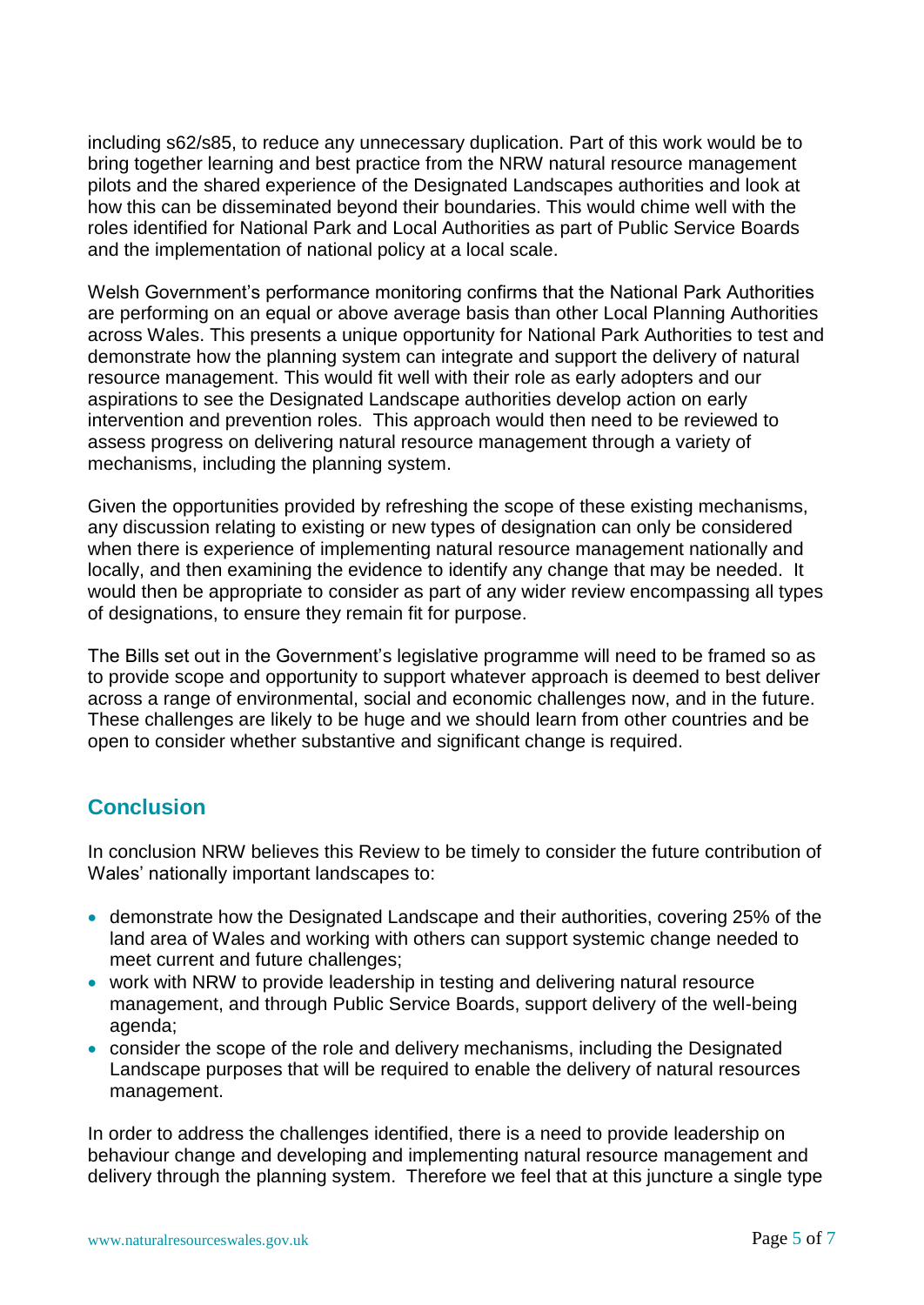of designation would be a distraction from this urgent task and that modernising the Designated Landscapes purposes would be a more effective and efficient solution.

**Natural Resources Wales** 30th October 2014